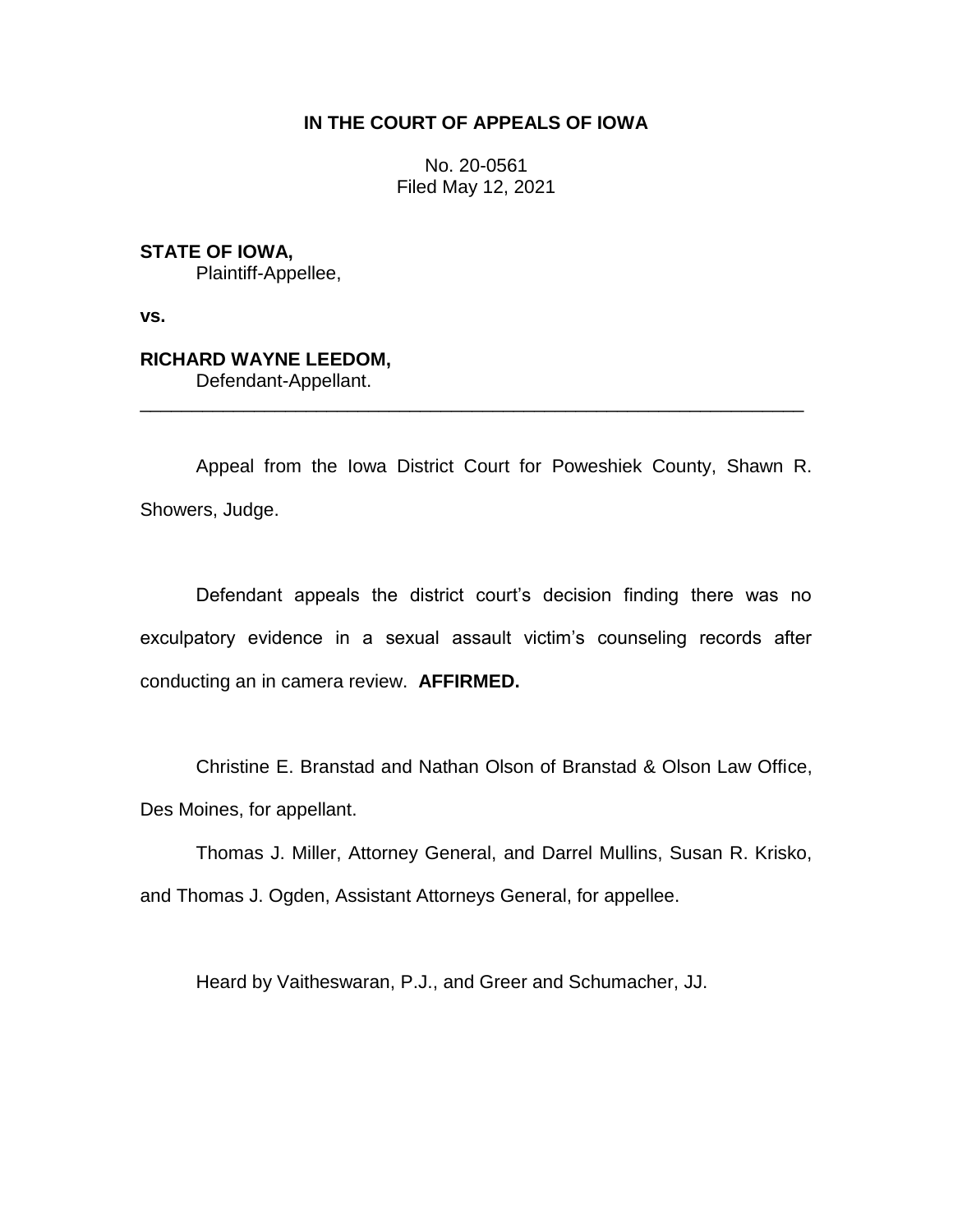## **SCHUMACHER, Judge.**

This case presents itself on appeal for a second time. In the instant appeal, Richard Leedom challenges the district court's decision finding that there was no exculpatory evidence in a sexual assault victim's counseling records after conducting an in camera review of those records. He also argues the district court used an erroneously narrow definition of exculpatory. Leedom argues the district court was required to consider both materiality and effect on defense strategy and trial preparation when conducting the in camera review of the counseling records. Leedom requests a second remand.

We find the district court did not err in interpreting the Iowa Supreme Court's remand order or the relevant statutes concerning the privacy of mental-health records. The court's interpretation did not violate Leedom's due process rights. The court properly determined the records were confidential. The district court did not abuse its discretion in balancing the victim's privacy interest against Leedom's need for the information. We affirm the decision of the district court.

# **I. Background Facts & Proceedings**

Leedom was charged with two counts of second-degree sexual abuse, in violation of Iowa Code section 709.3(1)(b) (2016), and indecent contact with a child, in violation of section 709.12(1)(b). The alleged victim of the offenses was a minor child, H.M., who reported three instances of sexual abuse. According to the trial information, the offenses occurred between January 2005 and December 2010.

Beginning in 2015, H.M. participated in counseling with Jessica Schmidt, a therapist. Leedom filed a motion seeking the disclosure of H.M.'s mental-health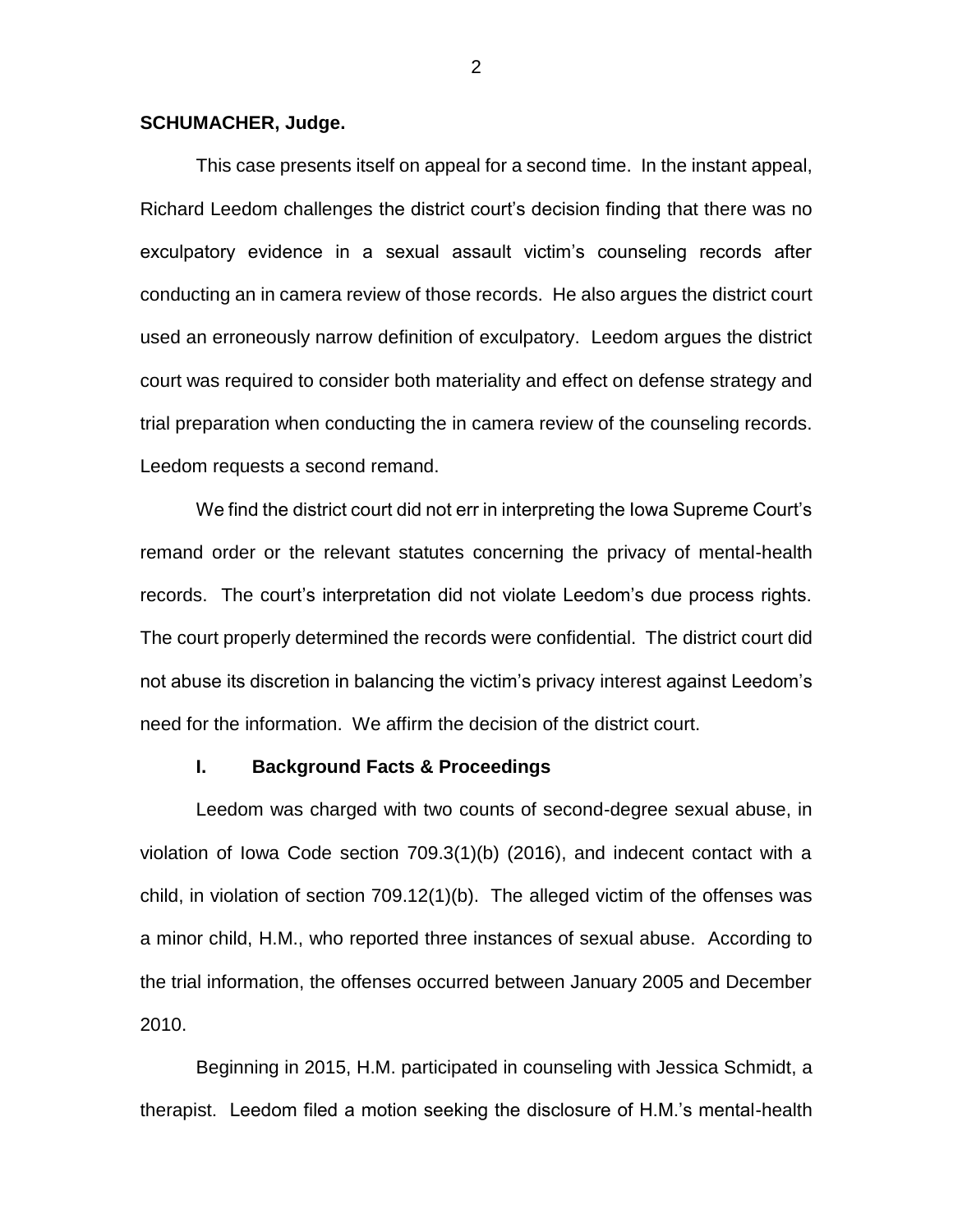counseling records, claiming there was a reasonable probability the records contained exculpatory information. He asked for an in camera review of the records by the court. The State resisted the motion. The district court denied the motion, finding, "The defendant has not shown a compelling need which outweighs the patient's right to confidentiality." Leedom was convicted on two counts of second-degree sexual abuse and indecent contact with a child.

Leedom appealed his convictions. With regard to Leedom's motion for an

in camera review of H.M.'s mental health records, the Iowa Supreme Court stated:

Turning to the merits of Leedom's motion, in our view, the district court abused its discretion by failing to conduct an in camera review of the Schmidt therapy records for exculpatory information. The State lacked corroborating physical evidence of sexual abuse, and its case hinged on H.M.'s credibility. . . . H.M. testified she reported Leedom's abuse to her therapist, Schmidt. Yet Schmidt, a mandatory reporter who would note any abuse in her records, did not report the allegations to the DHS. Leedom argues the district court should have reviewed Schmidt's records because the absence of any mention of abuse by Leedom would be exculpatory as evidence it never happened and would also serve as impeachment evidence against H.M. We agree with Leedom that a sufficient showing was made to require the district court's in camera review. This was a targeted inquiry rather than a fishing expedition.

*State v. Leedom*, 938 N.W.2d 177, 187–88 (Iowa 2020). The court remanded the

case to the district court for an in camera review of H.M.'s mental-health records.

*Id.* at 196. The court noted, "If the district court finds no exculpatory evidence in

those records, Leedom's conviction remains affirmed." *Id.* If the district court

found exculpatory evidence, then the court was directed to proceed in accordance

with section 622.10(4)(a)(2)(c) and (d) to determine whether Leedom was entitled

to a new trial. *Id.*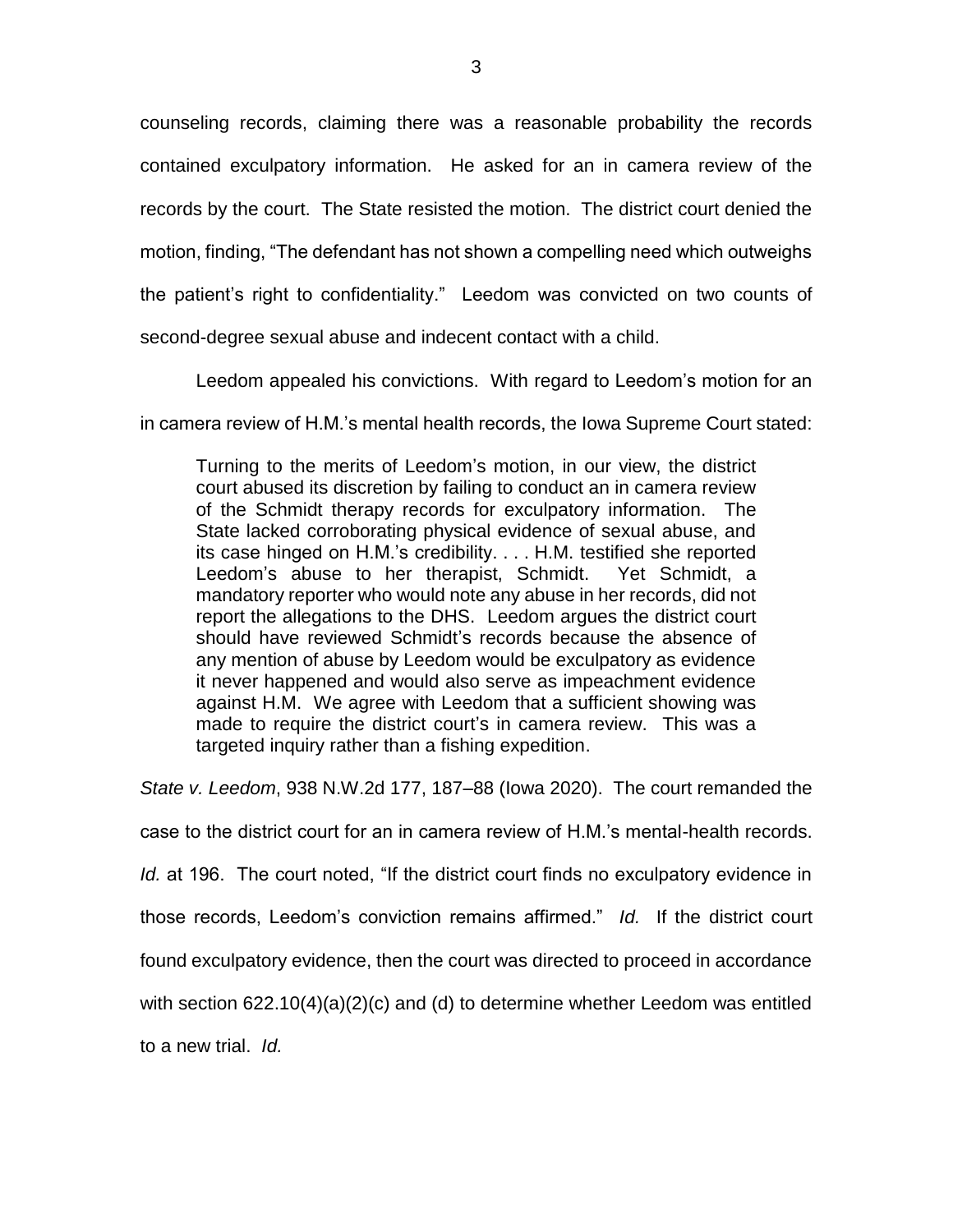On remand, the district court conducted an in camera review of notes authored by Schmidt from June 14, 2016, to January 11, 2018. The court determined there was "no exculpatory evidence in records as it relates to absence of disclosure or inconsistent statements by H.M." Also, the court balanced any possible impeachment evidence concerning the custody dispute between H.M.'s parents and determined, "this marginal impeachment information does not outweigh the privacy interests" of H.M. The court further ordered that if there were mental-health records from before June 14, 2016, the records should be provided to the court.

The district court was provided with mental-health records covering the period of February 17, 2015, to May 31, 2016. After an in camera review, the court found "these records offer no reasonable impeachment material for Defendant." The court determined the records did not contain any exculpatory evidence. The court determined, "H.M. did report the sexual abuse by Defendant in a [manner] consistent with her trial testimony." The court concluded Leedom was not entitled to a new trial.

Leedom filed a motion pursuant to Iowa Rule of Civil Procedure 1.904(2). The State resisted the motion. The court denied the motion, again noting there was no exculpatory evidence in the confidential records examined by the court. Leedom appeals the district court's decision.

## **II. Statutory Background**

Leedom's motion requesting the release of H.M.'s privileged records was based on Iowa Code section 622.10(4)(a)(2), which provides: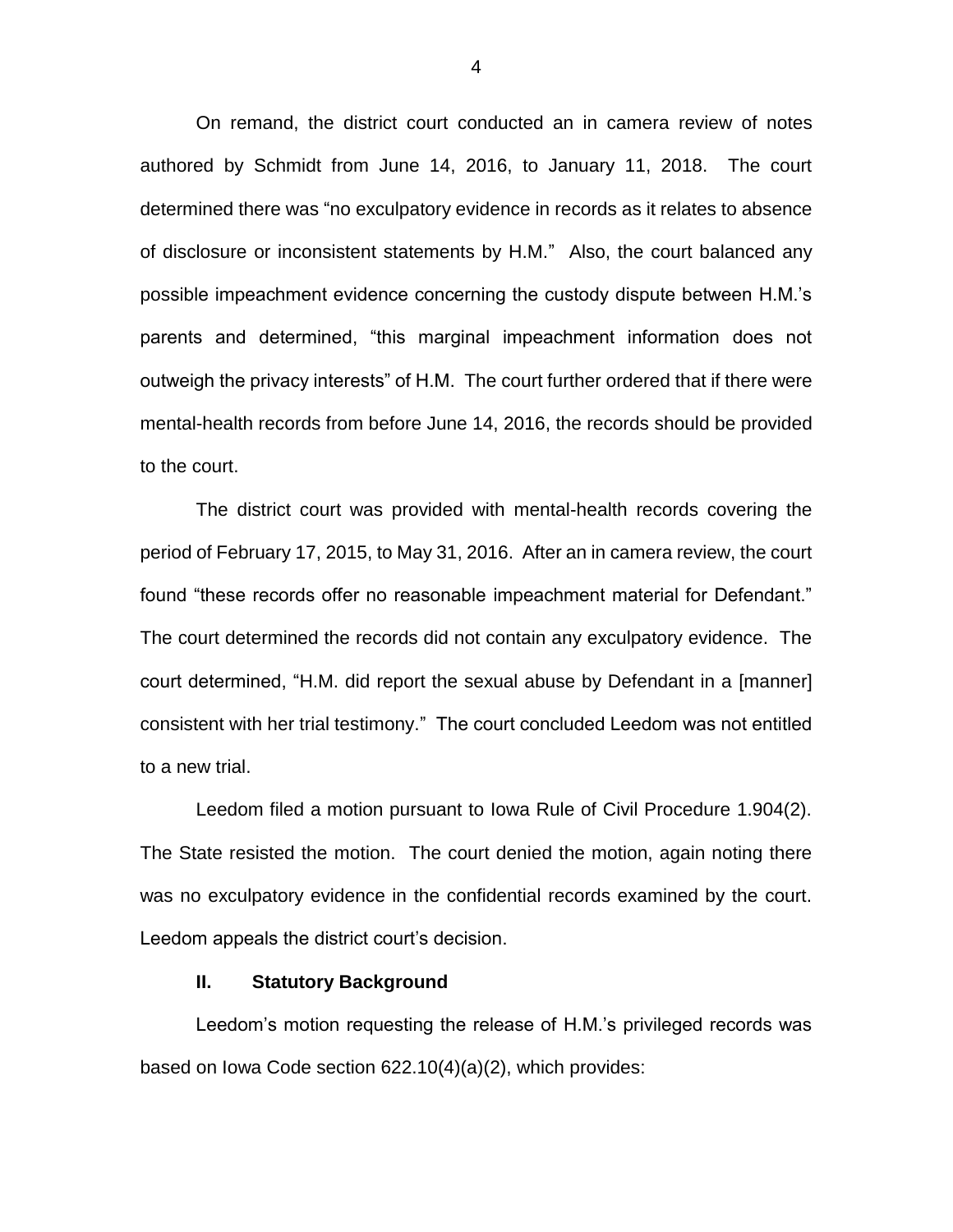(a) The defendant seeking access to privileged records under this section files a motion demonstrating in good faith a reasonable probability that the information sought is likely to contain exculpatory information that is not available from any other source and for which there is a compelling need for the defendant to present a defense in the case.

(b) Upon a showing of a reasonable probability that the privileged records sought may likely contain exculpatory information that is not available from any other source, the court shall conduct an in camera review of such records to determine whether exculpatory information is contained in such records.

(c) If exculpatory information is contained in such records, the court shall balance the need to disclose such information against the privacy interest of the privilege holder.

(d) Upon the court's determination, in writing, that the privileged information sought is exculpatory and that there is a compelling need for such information that outweighs the privacy interests of the privilege holder, the court shall issue an order allowing the disclosure of only those portions of the records that contain the exculpatory information. The court's order shall also prohibit any further dissemination of the information to any person, other than the defendant, the defendant's attorney, and the prosecutor, unless otherwise authorized by the court.

Privileged information that does not come within section 622.10(4)(a) is not

admissible in a criminal action. Iowa Code § 622.10(4)(b). The statute serves an important purpose by fostering and protecting "necessarily confidential communications." *State v. Neiderbach*, 837 N.W.2d 180, 195 (Iowa 2013). "A powerful counterbalance to the pretrial discovery rights of a defendant is the victim–patient's constitutional right to privacy in [the patient's] mental health records." *State v. Thompson*, 836 N.W.2d 470, 487 (Iowa 2013).

# **III. Exculpatory Evidence**

**A.** Leedom claims the district court did not properly interpret the term "exculpatory" when it conducted an in camera review of H.M.'s mental-health records. He argues for a wide-sweeping, broad definition to be adopted by the court and suggests that any evidence that could be used to impeach H.M. should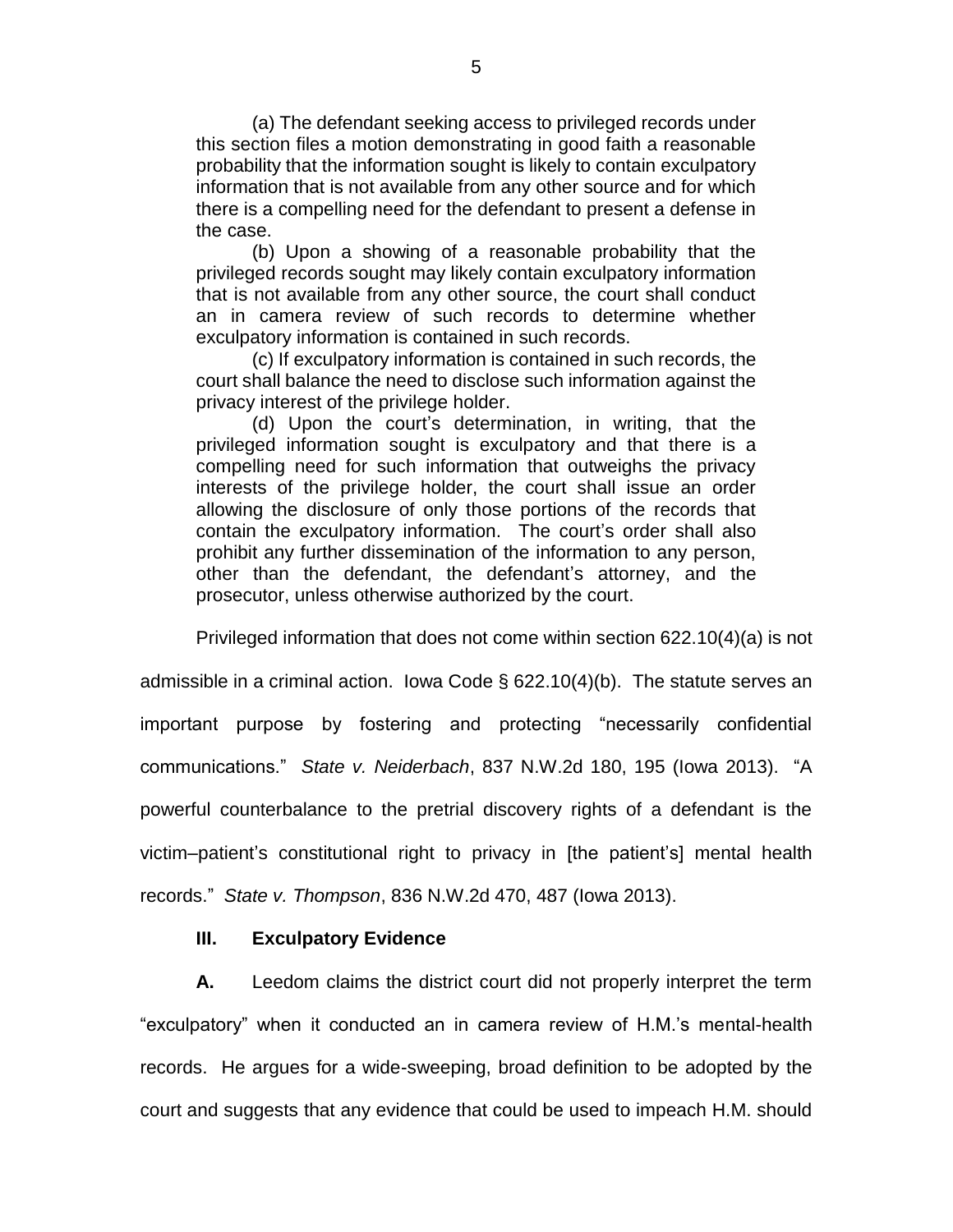be considered exculpatory and provided to the defense. He states, "Exculpatory evidence includes impeachment evidence, evidence of motive to lie, and any evidence that would generally call into question the reliability of witness statements."

The Iowa Supreme Court's ruling granting Leedom's request for an in camera review of H.M.'s mental-health records required the district court to interpret the remand order and the relevant statutes. Therefore, we review the district court's ruling for the correction of errors at law. *State v. Retterath*, No. 19- 2075, 2020 WL 7383807, at \*3 (Iowa Ct. App. Dec. 16, 2020) (citing *Taylor v. State*, 632 N.W.2d 891, 894 (Iowa 2001)). On appeal, we may review the confidential mental-health records. *See State v. Barrett*, No. 17-1814, 2018 WL 6132275, at \*3 (Iowa Ct. App. Nov. 21, 2018) ("This court has reviewed the mental-health and counseling records the defendant sought . . . .").

The supreme court stated the term "exculpatory" should be given its ordinary meaning, stating, "Exculpatory evidence tends to 'establish a criminal defendant's innocence.'" *Leedom*, 938 N.W.2d at 188 (quoting *Exculpatory Evidence*, *Black's Law Dictionary* (11th ed. 2019)). The court noted that exculpatory evidence includes impeachment evidence because impeachment evidence "may make the difference between conviction and acquittal." *Id*. (quoting *DeSimone v. State*, 803 N.W.2d 97, 105 (Iowa 2011)). The court stated:

We are satisfied that the absence of any reported abuse in Schmidt's therapy notes for H.M. would be exculpatory within the meaning of Iowa Code section 622.10(4)(a), as would notes of H.M.'s descriptions of abuse materially inconsistent with her testimony. Such records would be useful in cross-examining H.M. and helpful to the jury in weighing her testimony.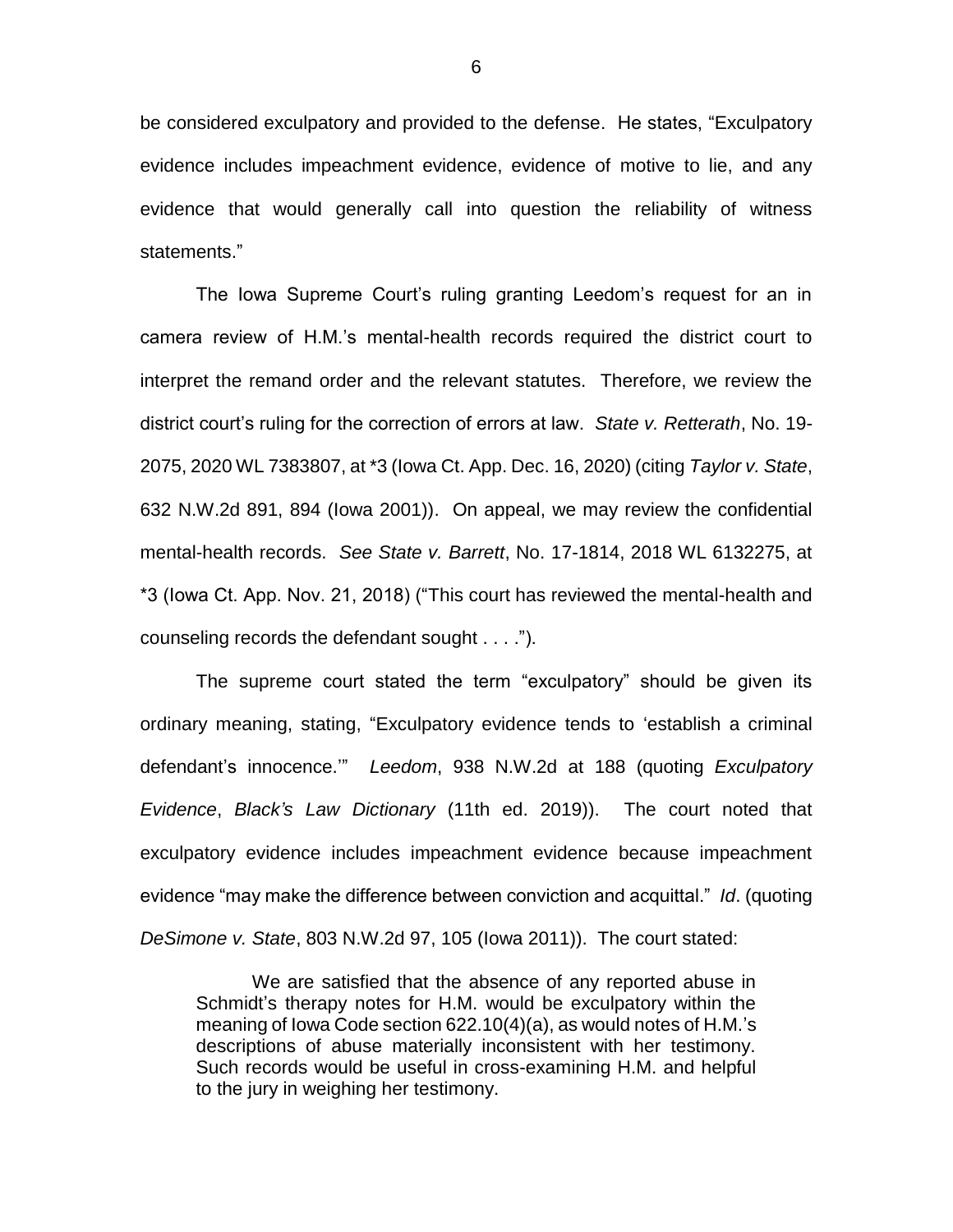*Id.*

Under the law of the case doctrine, "an appellate decision becomes the law of the case and is controlling on both the trial court and on any further appeals in the same case." *Bahl v. City of Asbury*, 725 N.W.2d 317, 321 (Iowa 2006) (quoting *United Fire & Cas. Co. v. Iowa Dist. Ct.*, 612 N.W.2d 101, 103 (Iowa 2000)). "The appellate court decision is final as to all questions decided and the trial court is obligated to follow that decision." *Id.* Thus, on remand, the district court was obligated to follow the law as set out in *Leedom*, 938 N.W.2d at 188.

The district court's ruling on March 7, 2020, stated, "The Court finds no exculpatory evidence in the records as it relates to absence of disclosure or inconsistent statements by H.M." The court's ruling on March 17, after the court considered additional mental-health records, stated,

As with the prior notes, the contents contain themes of a custody dispute, though these records offer no reasonable impeachment material for Defendant.

Additionally, the Court specifically finds that there is no exculpatory evidence in these records. The Court is not going to disclose these confidential records to counsel. However, the Court finds that H.M. did report the sexual abuse by Defendant in a [manner] consistent with her trial testimony.

The rulings reflect the court followed the supreme court ruling concerning the definition of "exculpatory evidence." The court did not consider only evidence that would be directly exculpatory, but also considered evidence that could potentially be used to impeach H.M. Leedom has not shown the district court failed to follow the dictates of *Leedom* when it conducted an in camera review of H.M.'s mental-health records. *See* 938 N.W.2d at 188.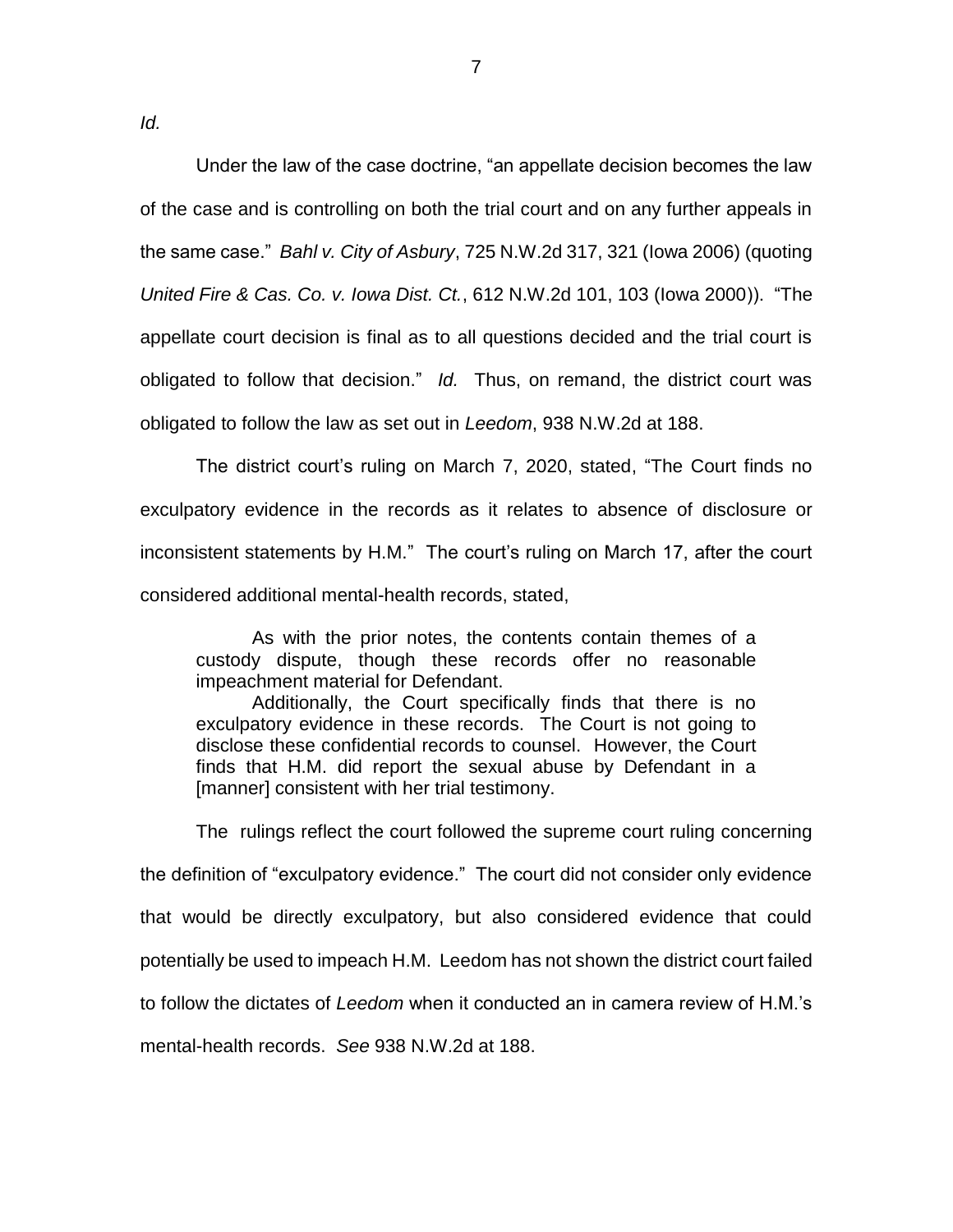**B.** Leedom contends the district court's narrow definition of "exculpatory evidence" violated his constitutional due process right to present all exculpatory evidence. Under *Brady v. Maryland*, the United States Supreme Court determined that the prosecution violates a defendant's due process rights when there has been a suppression of material evidence favorable to the defendant. 373 U.S. 83, 86 (1963). The *Brady* rule applies to exculpatory, as well as impeachment evidence. *United States v. Bagley*, 473 U.S. 667, 676 (1985). Evidence is material when "there is a reasonable probability that, had the evidence been disclosed to the defense, the result of the proceeding would have been different." *Pennsylvania v. Ritchie*, 480 U.S. 39, 57 (1987); *see also State v. Barrett*, 952 N.W.2d 308, 312 (Iowa 2020).

Where, as here, the defendant is seeking the disclosure of confidential information, a defendant's due process right to "a fair trial can be protected fully by requiring that the [confidential] files be submitted only to the trial court for *in camera* review." *See Ritchie*, 480 U.S. at 60. "[T]he trial court's discretion is not unbounded. If a defendant is aware of specific information contained in the file . . . he is free to request it directly from the court, and argue in favor of its materiality." *Id.* There is no requirement that all of the confidential information available "had to be disclosed upon demand to a defendant charged with criminal child abuse, simply because a trial court may not recognize exculpatory evidence." *Id.* at 61. "Neither precedent nor common sense requires such a result." *Id.*

As discussed above, the district court considered whether there was direct exculpatory evidence and whether there was impeachment evidence that would have been helpful to the defense. We conclude the district court's decision did not

8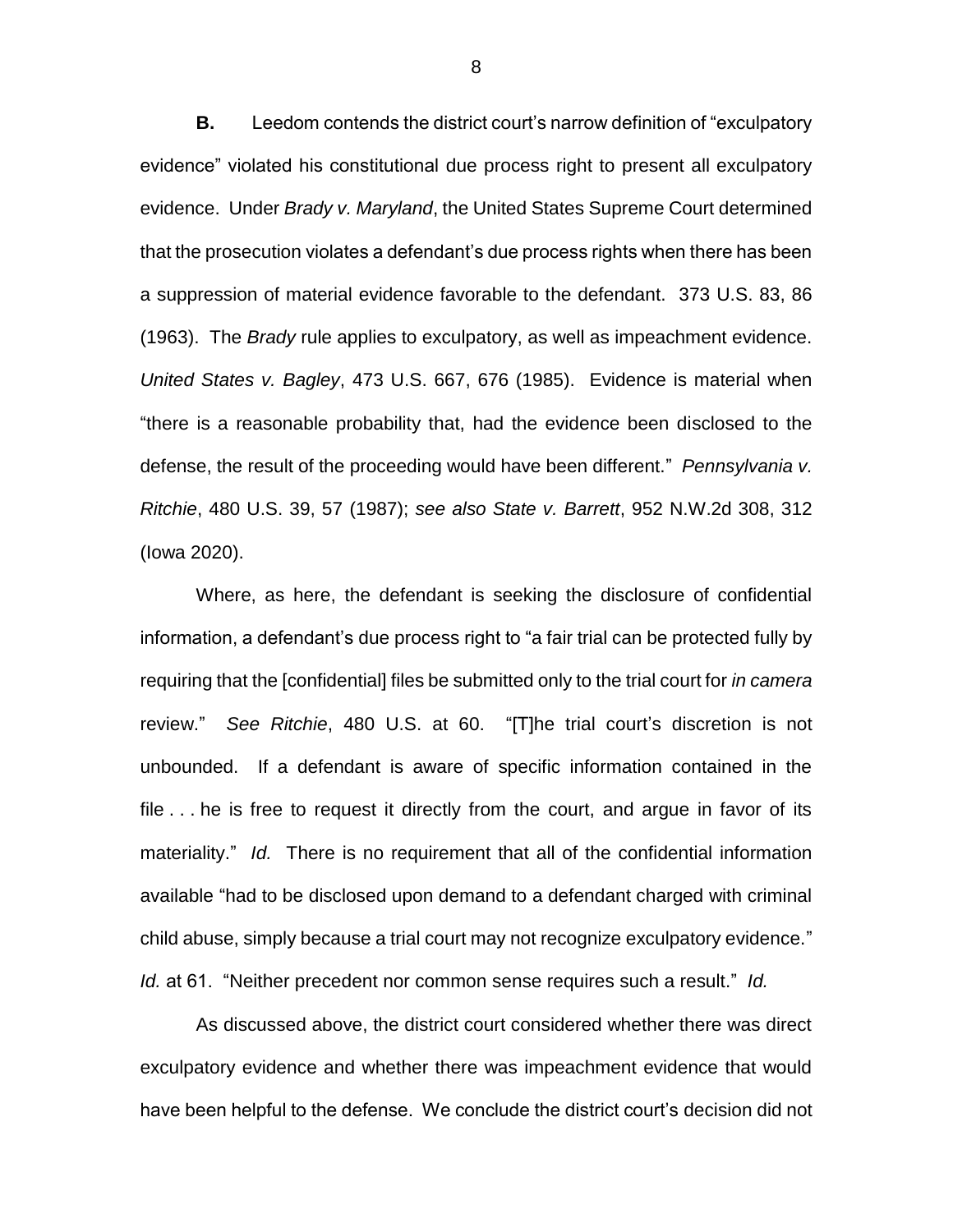violate Leedom's due process rights. Leedom did not have a constitutional right to all of the information in H.M.'s mental health records. *See id.*

## **IV. Confidential Communication**

Leedom claims the district court erred by determining that information concerning the date when H.M. first mentioned the sexual abuse to her therapist was confidential information under Iowa Code section 622.10. He contends this information cannot be confidential because the therapist was a mandatory reporter, and he argues there could be no expectation of privacy in information that must be conveyed to a third party. *See* Iowa Code §§ 232.69(1), .70(1).

Section 622.10(1) provides that a mental health professional "shall not be allowed, in giving testimony, to disclose any confidential communication properly entrusted to the person in the person's professional capacity, and necessary and proper to enable the person to discharge the functions of the person's office according to the usual course of practice or discipline."

Leedom cites *State v. Randle*, for the proposition that information communicated to a third party loses its confidential nature. 484 N.W.2d 220, 221 (Iowa Ct. App. 1992). In *Randle*, the victim voluntarily waived the doctor-patient privilege. *Id.* Leedom also cites to *State v. Doorenbos*, which noted that a victim's statements to police officers while in the presence of her therapist were not privileged. No. 19-1257, 2020 WL 3264408, at \*5 n.4 (Iowa Ct. App. June 17, 2020). These cases come within the exception found in section 622.10(4)(a)(1) ("The privilege holder voluntarily waives the confidentiality privilege."). Leedom has presented no evidence to show H.M. voluntarily waived the confidentiality privilege in her mental-health records. *See Retterath*, 2020 WL 7383807, at \*5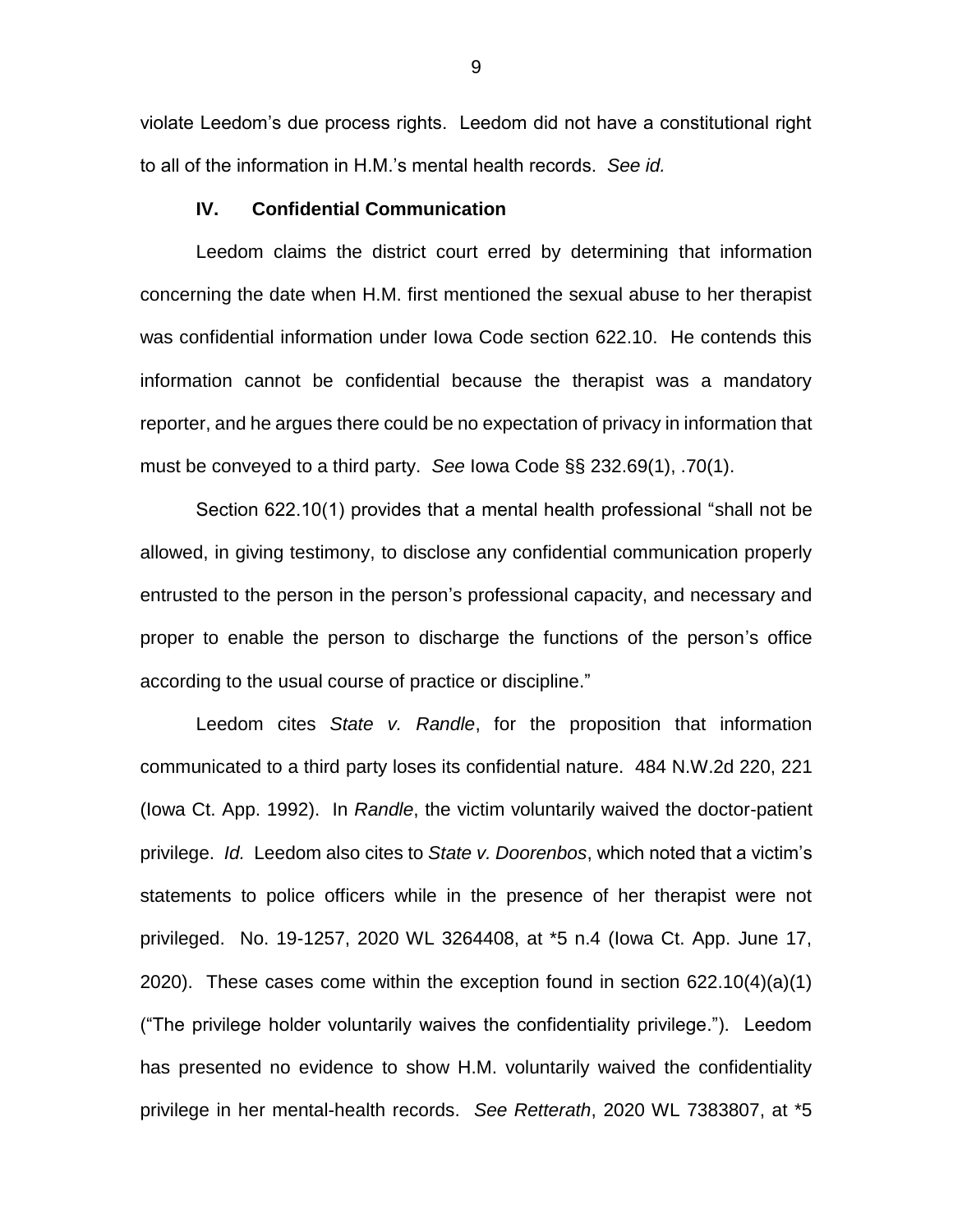("The statute does not authorize disclosure to a defendant unless (1) the privilege holder waives confidentiality or (2) the defendant's request for access to the privileged information meets a threshold test.").

Leedom contends H.M. did not have an expectation of privacy because Schmidt was a mandatory reporter of abuse, and therefore H.M. should have realized Schmidt might be required to disclose H.M.'s statements. Contrary to Leedom's argument, H.M.'s statements to Schmidt were confidential and could be disclosed only under the statutory framework found in section 622.10(4). Section 622.10(4)(b) provides that privileged information that does not come within section 622.10(4)(a) is not admissible in a criminal action.

We conclude the district court did not improperly determine that information concerning the date when H.M. first mentioned the sexual abuse to her therapist was confidential information under Iowa Code section 622.10(4). The court properly followed the mandates of the statute.

#### **V. Balancing Test**

Finally, Leedom contends the district court misapplied the balancing test found in section 622.10(4)(a)(2)(c). If the court finds exculpatory information during its in camera review of confidential records, "the court shall balance the need to disclose such information against the privacy interest of the privilege holder." Iowa Code § 622.10(4)(a)(2)(c).

"Confidential mental health information that is only marginally exculpatory can be protected by the district court under the balancing test in section 622.10(4)(a)(2)(c)." *Leedom*, 938 N.W.2d at 188. The court should "conduct a full and fair review of the privileged records to determine whether the privileged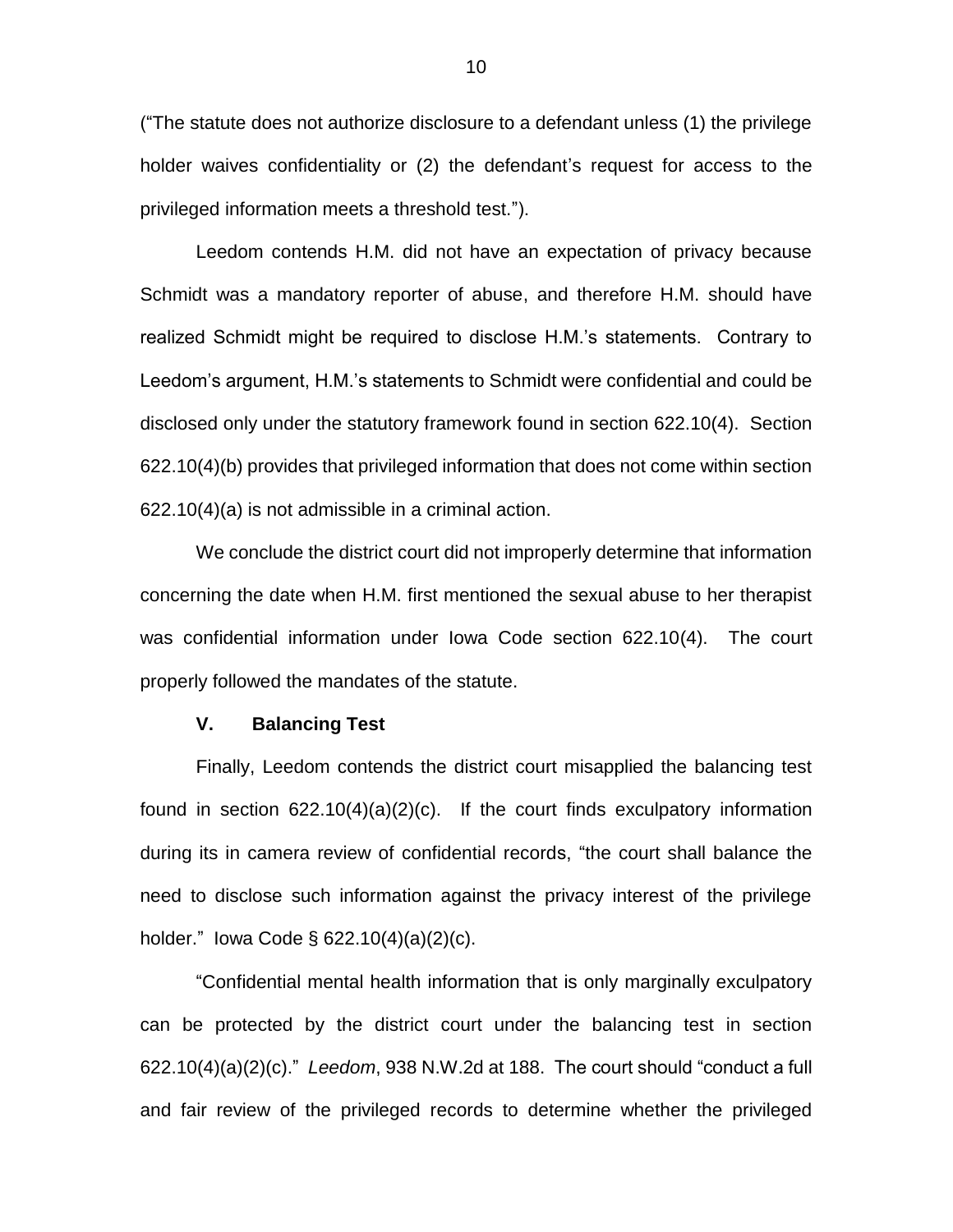records contain exculpatory information." *Barrett*, 2018 WL 6132275, at \*3. We review the court's decision for an abuse of discretion. *Id.*

In the March 7 ruling, the district court found:

The privileged records the Court reviewed does contain additional information that defense counsel could have used for impeachment purposes, specifically as it relates to the custody dispute between H.M.'s mother and father. However, pursuant to Iowa Code 622.10(4)(a)(2)(c), this marginal impeachment information does not outweigh the privacy interests of the privilege holder. Accordingly, the Court finds these therapy notes should not be disclosed to counsel.

The March 17 ruling states, "As with the prior notes, the contents contain themes of a custody dispute, though these records offer no reasonable impeachment material for Defendant." The court specifically found "there [was] no exculpatory evidence in these records."

Prior to oral arguments, Leedom filed a notice of additional authorities. In part, Leedom advocates for this court to "adopt the clarified balancing test" set forth by the supreme court in *Barrett. See* 952 N.W.2d at 313. He asserts a remand is necessary to allow the district court to adopt the new balancing test referenced in *Barrett*, and argues the district court's use of "marginally exculpatory" language is contrary to a new standard adopted by the supreme court. However, as pointed to by the State, the defendant in the *Barrett* opinion had already received the exculpatory evidence. *Id.* at 311. The issue in *Barrett* was whether a new trial was warranted, with the supreme court indicating that when exculpatory documents are erroneously withheld under Iowa Code section 622.10(4), courts should apply the materiality standard to resolve whether a defendant is entitled to a new trial. *Id.* at 313. Under this standard, the court asks whether there exists "a reasonable